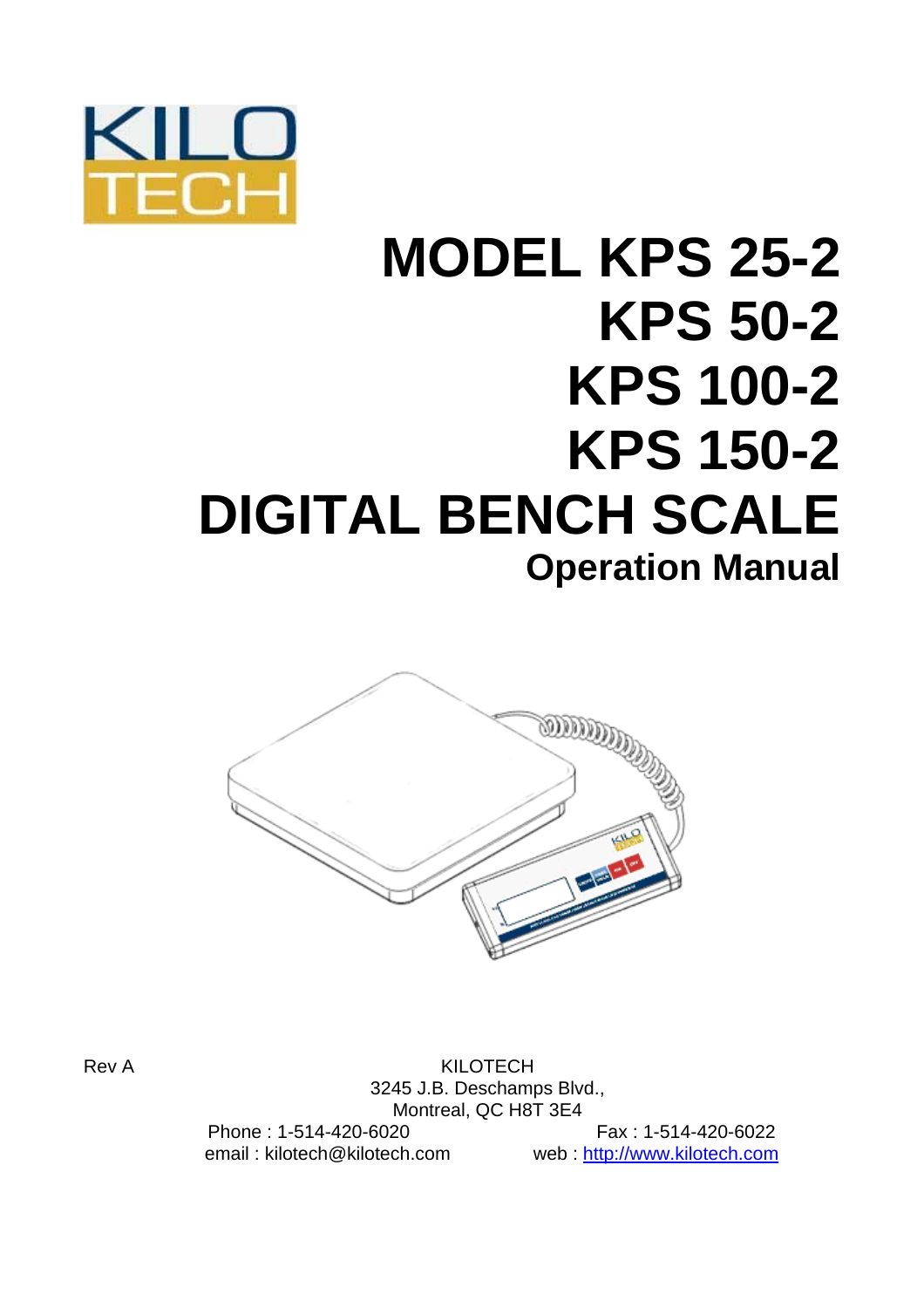## **INTRODUCTION**

The Model KPS-2 series is a Digital Bench Scale. That can be powered by battery or AC adapter (included). The scale is equipped with a movable display that can be placed on the work surface or mounted to the wall.

#### **FCC COMPLIANCE STATEMENT**

WARNING! This equipment generates, uses and can radiate radio frequency and if not installed and used in accordance with the instruction manual, may cause interference to radio communications. It has been tested and found to comply with the limits for a Class A computing device pursuant to Subpart J of Part 15 of FCC rules, which are designed to provide reasonable protection against such interference when operated in a commercial environment. Operation of this equipment in a residential area may cause interference in which case the user will be responsible to take whatever measures necessary to correct the interference.

You may find the booklet "How to Identify and Resolve Radio TV Interference Problems" prepared by the Federal Communications Commission helpful. It is available from the U.S. Government Printing Office, Washington, D.C. 20402. Stock No. 001-000- 00315-4.

All rights reserved. Reproduction or use, without expressed written permission, of editorial or pictorial content, in any manner, is prohibited. No patent liability is assumed with respect to the use of the information contained herein. While every precaution has been taken in the preparation of this manual, the Seller assumes no responsibility for errors or omissions. Neither is any liability assumed for damages resulting from use of the information contained herein. All instructions and diagrams have been checked for accuracy and ease of application; however, success and safety in working with tools depend to a great extent upon the individual accuracy, skill and caution. For this reason the Seller is not able to guarantee the result of any procedure contained herein. Nor can they assume responsibility for any damage to property or injury to persons occasioned from the procedures. Persons engaging the procedures do so entirely at their own risk.

| <b>Serial Number</b><br>Date of Purchase<br><b>Purchased Form</b> |  |
|-------------------------------------------------------------------|--|
| RETAIN THIS INFORMATION FOR FUTURE USE                            |  |

## **TABLE OF CONTENTS**

|                                        | 2              |
|----------------------------------------|----------------|
|                                        | 2              |
|                                        | 2              |
|                                        | $\overline{2}$ |
| Auto Shut-Off Feature                  | 2              |
|                                        | 3              |
| Display and Function                   | 3              |
|                                        | 3              |
| Power On / Weighing / Tare Operation / | 3              |
| Error and Status Messages              | 4              |

# **SPECIFICATIONS**

**Capacity (KG):** KPS 25-2= 25kg x 0.01kg

KPS 50-2= 50kg x 0.02kg

- KPS 100-2=100kg x 0.05kg
- KPS 150-2=150kg x 0.1kg
- **Capacity (LB):** KPS 25-2= 55lb x 0.02lb KPS 50-2= 110lb x 0.05lb

KPS 100-2=220lb x 0.1lb

KPS 150-2=330lb x 0.2lb

**Capacity (OZ):** KPS 25-2= 880 oz x 0.5 oz

KPS 50-2= 1760 oz x 1oz

KPS 100-2= 3520 oz x 2oz

KPS 150-2= 5280 oz x 5oz

Power Source: 6 AA batteries (not included) with automatic shut-off *OR* included UL listed 120V AC 60Hz to 9V DC 300mA adapter

#### **PRECAUTIONS**

Before using this instrument, read this manual and pay special attention to all "WARNING" symbols:



Congratulations on your purchase of the Digital Bench Scale. Your Digital Bench Scale is an example of superior design and craftsmanship. In order to optimize its function, be sure to read this instruction manual carefully before use. Keep instructions handy for future reference.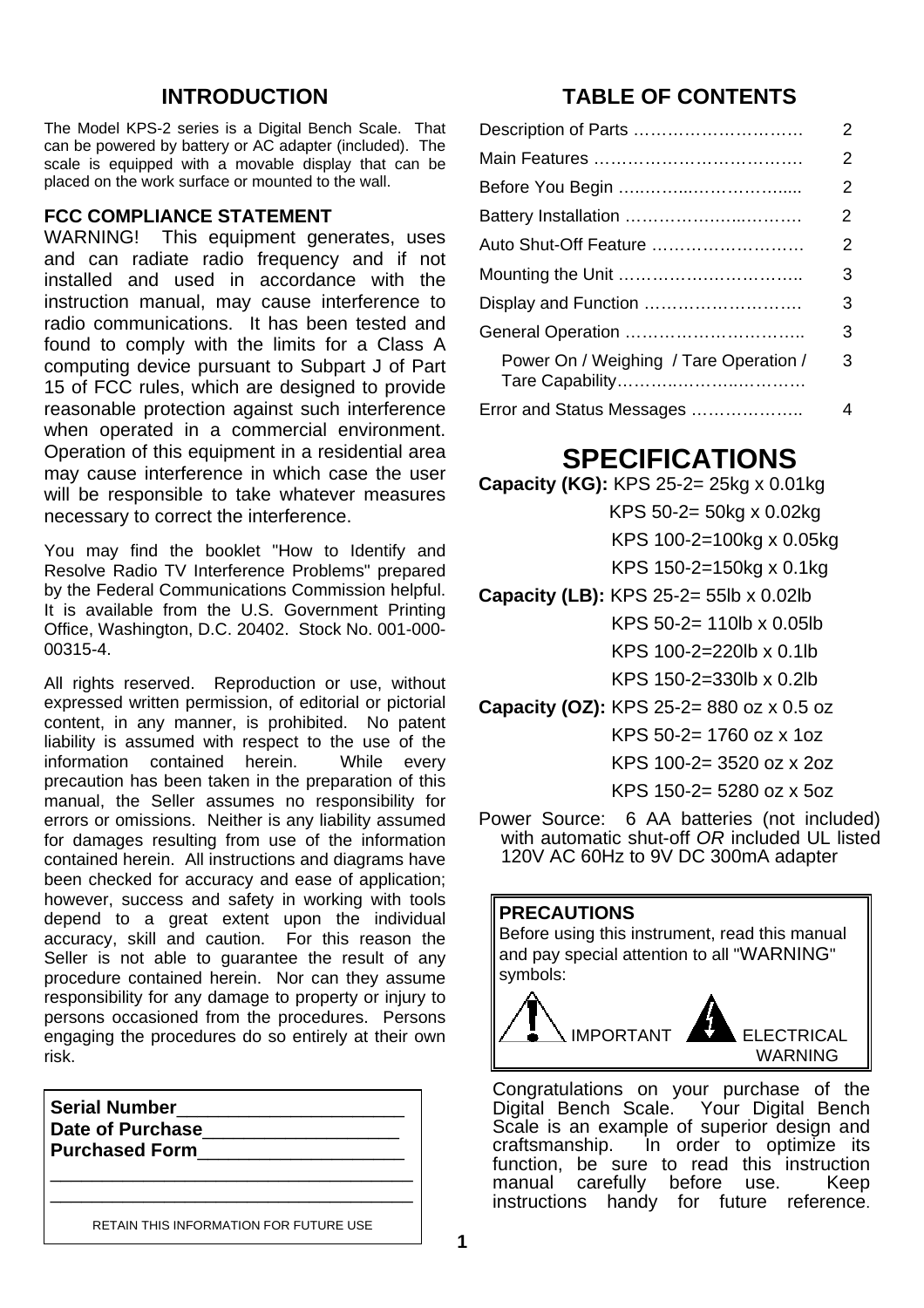## **Model KPS-2 Series**



# **Main Features**

**LCD Display** 

1" digit size displays weight.

## **Hold Button**

Press HOLD key, the arrow in the left bottom flashes.

When the loaded weight is above 1.5 kg and stable, the arrow stops flashing. To disable the hold function, press HOLD key again, and the arrow disappears.

### **Units Button**

Press UNIT to toggle between kg, lb and oz.

### z **ON/ZERO/OFF Button**

Turn the scale on, zero or off. (The scale will zero when the weight is 20% of maximum capacity).

## z **TARE Button**

When there is load on the scale, press this key to return to zero.

Put a container on the scale, press the key to tare the weight, and the tarred value is stored. Then scale is under NET mode.

## **Auto Shut Off**

Powers off after 2 minutes of nonuse.

### z **Interface**

The scale contains a one-way RS-232 interface via a 9-pin cable (included with each scale) for transmission of weight and error messages.

See Appendix A for Communication Protocol details.

# **Before You Begin**

1. Remove scale from its box along with control panel and the 120V Adapter.

If using the 120V Adapter, plug one end into the receptacle (connector) at the rear of the scale. Insert the other end (the adapter) into a 120V outlet

# **Battery Installation**

The Digital Bench Scale operates with (6) "AA" batteries (Alkaline preferred).



- 1. Place unit upright on a flat surface and lift platform from top of scale.
- 2. Remove battery compartment door and insert batteries into compartment. Make certain to observe the correct polarity.
- 3. Replace compartment door and platform cover on scale.

# **Auto Shut-off Feature**

This feature makes the scale shut-off after 2 minutes of nonuse to conserve the battery. You can disable this feature and the scale will operate continuously.

- 1. Press and hold TARE until display shows SET <approximately three seconds>.
- 2. Release TARE, display shows UNIT.
- 3. Press UNIT to move across to the A.OFF
- 4. Press HOLD to select an option and save.

To exit the setup menu and save your changes:

Press UNIT until you see END

Press HOLD to save your changes and return to weighing mode.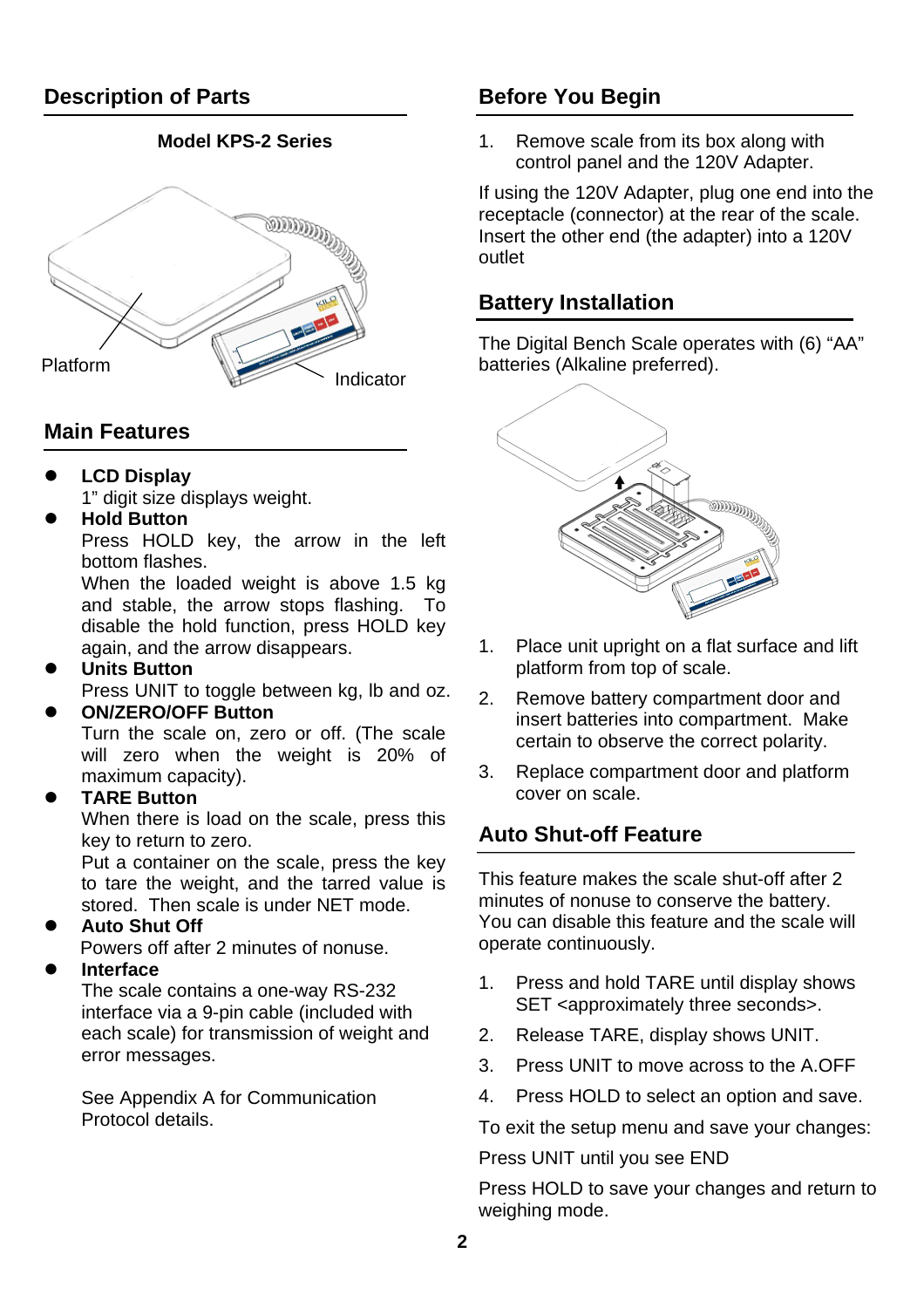# **Mounting the Unit**

- 1. Mount bracket to wall using (2) screws that are appropriate anchors for the surface being mounted to.
- 2. Lower control panel into mounted bracket. Insert flat tip screws (included) through round holes in mounting bracket and drive the screws into existing threaded holes in lower half of control panel to secure control panel to bracket.



YOUR SCALE IS NOW READY FOR USE.

# **Display and Function**



## **General Operation**

#### **POWER ON**

To turn the scale on, press the button marked<br>"ON/ZERO/OFF". The display will first show The display will first show "8888" for approximately two (2) seconds, then  $display "00"$ . This indicates that the scale is ready for use.

#### **WEIGHING**

When the display shows " $0.0$ " it is ready to weigh an object. If the object exceeds the capacity of the scale by more than 5%, the display will show  $^{10000}$ 

Until the overload condition is reached, objects can be placed on the platform, with the display showing the total weight of all objects on the platform.

#### **TARE OPERATION**

To tare (zero out) a load on the platform (i.e.: the weight of a container), press the button marked "TARE" one time. When this is done, the display will show the value " $0.0$ ". This could be followed by the addition of another load, if so desired. The display will show the sum of all additional loads above and beyond the tared load.

#### **TARE CAPABILITY**

A load of up to the capacity of the scale can be tared (zeroed out).

When a load is tared, an additional load up to the full capacity of the scale can be weighed.

**Example:** A Model 50 has a capacity of 50 kgs if a load of 10kgs on that scale is tared (zeroed out), an additional load or loads of up to 40 kgs can be weighed.

#### **TO HOLD THE WEIGHT DISPLAY**

To hold the weight display, press the HOLD key. The weight will be held until the TARE key or HOLD key is pressed again.

#### **NOTICE:**

Use this device ONLY for its intended use. Consult www.kilotech.com for more details.